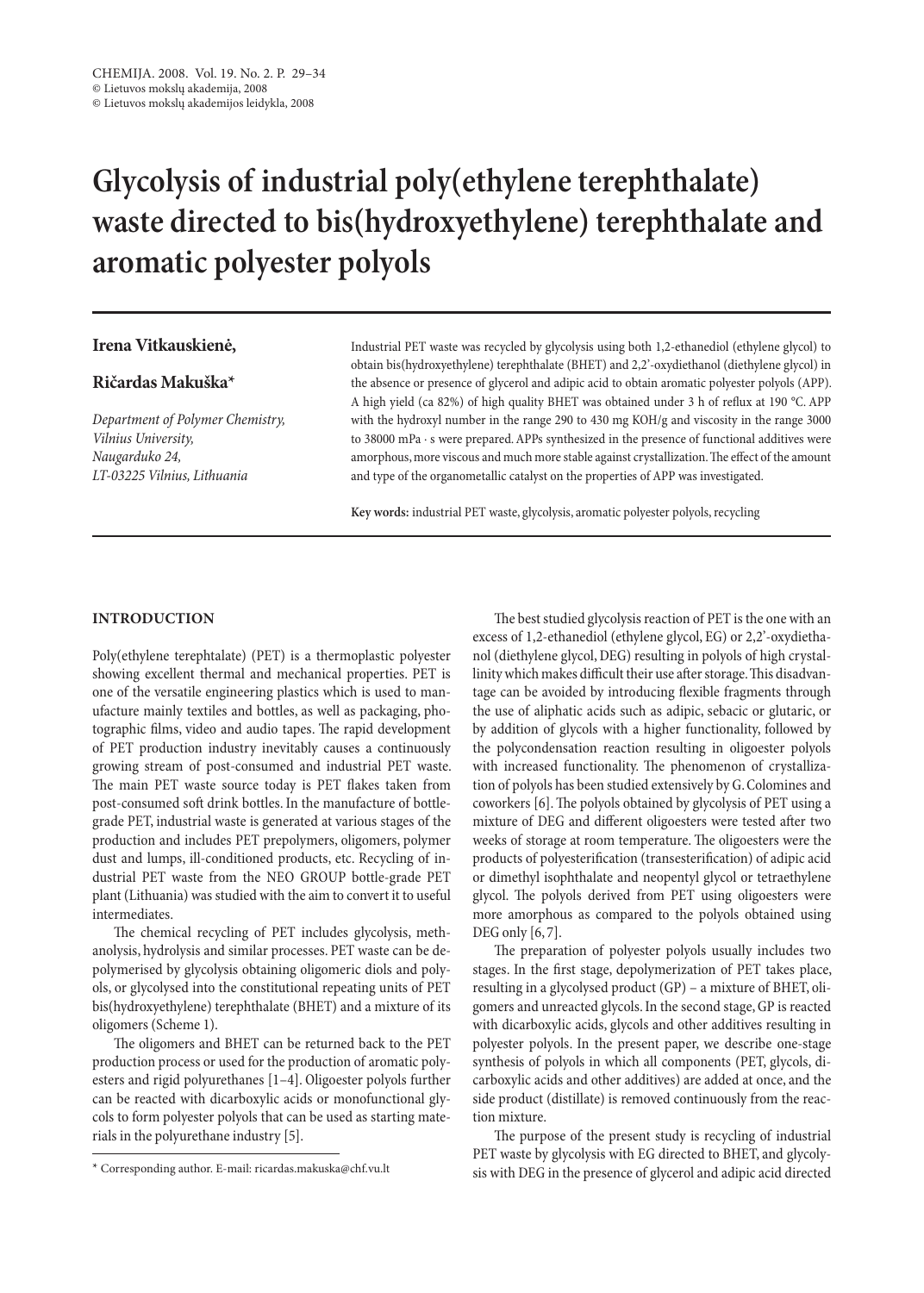

**Scheme 1.** Glycolysis of PET with EG and DEG

to polyester polyols with an increased stability against crystallization, and investigation of the properties of aromatic polyester polyols (APP) obtained using various amounts and types of catalysts.

## **Experimental**

#### **Materials**

Industrial PET waste  $(T_m 246.3 °C,$  intrinsic viscosity (IV) 0.78 dl/g) and EG waste from the rectification column (water content 1.5%) were obtained from the Neo Group bottle-grade PET plant of (Lithuania). 2,2'-Oxydiethanol (diethylene glycol, DEG), adipic acid (ADA), glycerol (Gl), dibutyltin dilaurate (DBTL), tin 2-ethylhexanoate (TEH), tetrabutyltitanate (TBT), cobalt acetate, potassium hydroxide, phenolphthalein and ethanol were all purchased from Sigma-Aldrich and were used without further purification.

#### **Methods**

The melting point  $(T_n)$  of polyester polyols was determined by the DSC method using Mettler Toledo 822e apparatus calibrated with indium. The samples were heated from room temperature to 300 °C at the rate 10 °C/min under nitrogen flow. Intrinsic viscosity (IV) of PET and its oligomers was measured in the mixture of phenol and 1,2-dichlorobenzene (3 : 2, w/w) at 25 °C using an Ubbelohde viscometer in the PVS LAUDA automatic viscosity measuring system. The content of end-carboxylic groups of PET waste and acid number (AN) were determined by potentiometric titration with 0.05 M KOH solution in ethanol using the Metrohm Titrino 719 apparatus. Acetaldehyde (AA) and free EG in PET waste were tested by gas chromatography (GC). Water content was measured by culonometric titration using the Metrohm 832 KF Termoprep apparatus. The dynamic viscosity of polyester polyols was measured by both the rotation and the oscillation methods using a Haake Rheostress 300 apparatus. Hydroxyl number (HN) of polyester polyols was determined according to DIN 53240. The stability of APP against crystallization was evaluated as duration (in days) until a transparent oily 1-cm thick layer of APP turned to opaque (white) paste while storing it at room temperature.

### **Recycling of industrial PET waste into BHET**

201 g (1.05 mol of the repeating unit) of PET dust was added to 654 g (10 mol) of secondary EG released from terephtalic acid (TPA) and the EG polycondensation process, the molar ratio of PET to EG approx. 1 : 10. The mixture, together with 1 g of cobalt acetate (transesterification catalyst, 0.5% by weight from PET), was charged to a four-necked flask which was fitted with a stirrer, reflux condenser, nitrogen inlet, and a thermometer. The reactor was heated, and the temperature was raised up to 190 °C. The glycolysis reaction was allowed to proceed for 4 h. During this stage, the samples were taken every 1 h. When the samples were cooled down, the glycolysed product (GP) turned into a white crystalline paste. Distilled water was added to GP to remove any unreacted EG and the catalyst which was gained by vigorous agitation and filtration. Aqueous extracts of GP were analysed by GC for determination of free EG content. Distilled water was poured on the solid residue, and the mixture was heated to boil. The boiling solution was filtered rapidly to separate the oligomer fraction from the BHET which remained soluble in water at 100 °C. The filtrate was cooled down to room temperature and then left in refrigerator at 4 °C for 48 h. BHET in the form of needle-shaped crystals was separated by filtration. BHET and oligomers were dried in an oven at 40 °C for 48 h.

# **Synthesis of aromatic polyester polyols from industrial PET waste**

Synthesis of APP (APP1 and APP2) from industrial PET waste and DEG was carried out without any additives or in the presence of glycerol (Gl) or/and adipic acid (ADA). 225 g (2.1 mol) DEG, together with two drops of DBTL catalyst, was introduced into a four-necked flask which was fitted with a stirrer, condenser, nitrogen inlet and a thermometer. The flask was heated to 180 °C and left at this temperature for 20 min. The temperature was raised to 220 °C, and PET waste 212 g (1.1 mol) was added. After PET waste had been dissolved, the mixture was heated to a reaction temperature of 230–250 °C. The reaction was allowed to proceed for 4 h. The above experiment was repeated introducing various amounts of Gl or / and ADA, which were added before addition of PET. The distillate containing EG, water and other side products of the polycondensation re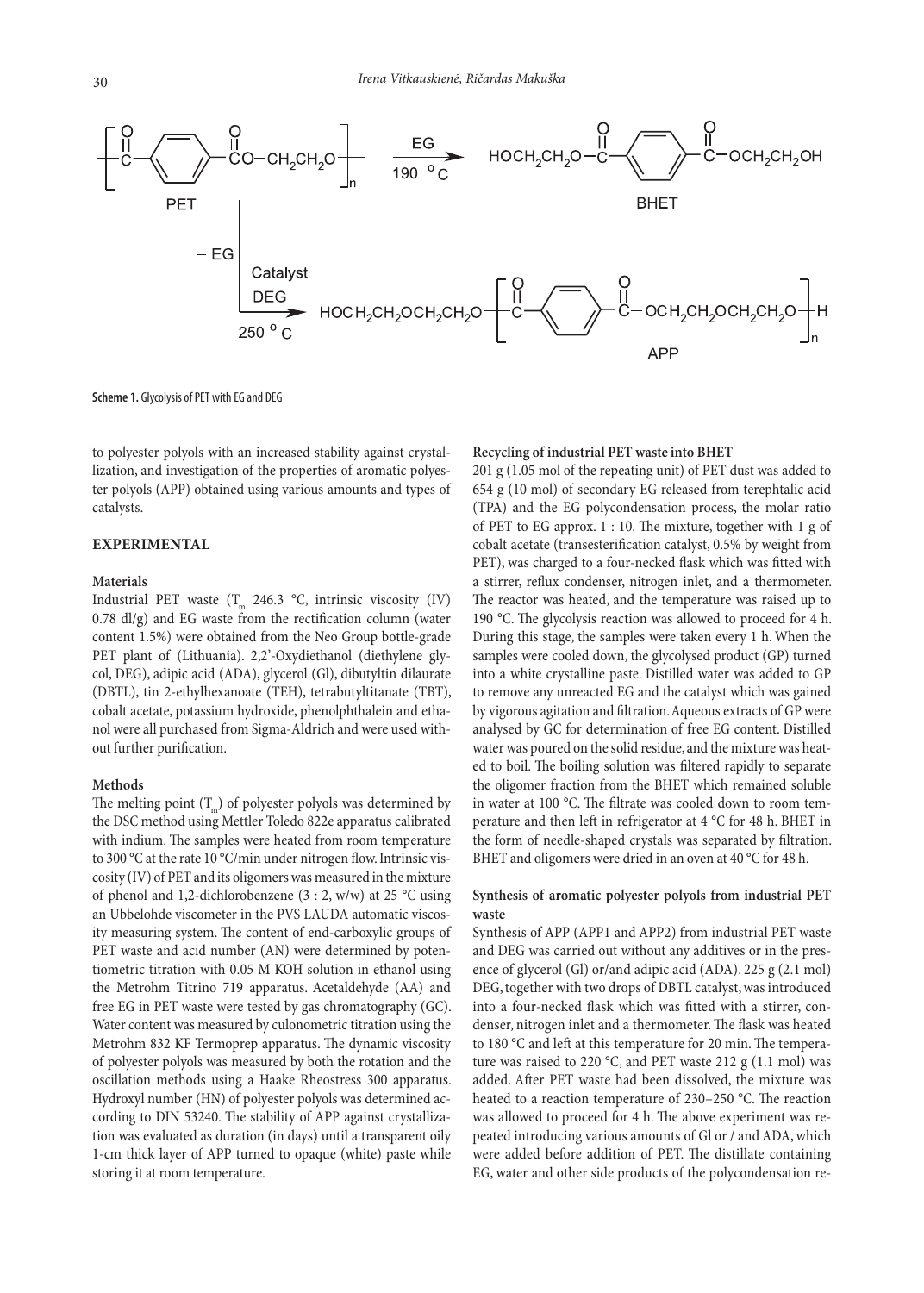action was collected into flask. The experiments using different amounts of Gl (1 to 12%) were carried out in a 10 l stainless steel reactor. A similar procedure for the synthesis of APP3 was used. APP3 was obtained by transesterification of PET waste with DEG (1 : 1.8, mol/mol) in the presence of fixed amounts of Gl (1%) and ADA (16%) and using various organometallic catalysts – DBTL, TEH and TBT. The concentration of the catalyst was in the range 15 to 30 ppm.

# **Results and Discussion**

### **Characteristics of industrial PET waste**

Waste generation in an efficient bottle grade PET chips manufacturing plant is about 0.3%. There are several reasons for the formation of industrial PET waste:

- inevitable part of the production process
- deviations from a technological mode
- periodic maintenance, service and cleaning of equipment
- unexpected repair of equipment
- waste in a place of sampling.

Industrial waste is generated at various stages of the PET production and includes PET oligomers, prepolymers, polymer lumps, dusts, etc. The biggest part of industrial PET waste – about 80%– is amorphous polymer lumps. Amorphous polymer lumps are produced during cleaning or repairing the granulators. Recycling of amorphous polymer lumps is relatively more complicated since they have to be crushed before the main process. A mixture of PET dust and chips is produced during cooling and dedusting processes following solid state polycondensation, and totals about 9%. The ratio of dust to chips depends on the technological parameters of PET production and has an effect on recycling time. The wet dust of amorphous PET amounts to 9%, but because of a high water content it contains 10% of PET only. Oligomers and prepolymers are a mixture of the products of the reaction between ethylene glycol and terephtalic acid and contain one, two, three, etc. constitutional repeating units of PET. According to the melting point of the prepolymers, the main part of this waste is the so called BHET monomer which contains one constitutional repeating unit of PET.

Industrial PET waste, differing in morphology and physical properties, was collected and analysed. Industrial PET waste was characterized by melting point, intrinsic viscosity, the content of water, acetaldehyde (AA), EG, end-carboxylic groups and acid number (AN). Characteristics of industrial PET waste are presented in Table 1.

The most suitable source of industrial PET waste is amorphous polymer lumps and mixes of PET dust and chips collected from different places. A mix of PET dust and chips No 2 (Table 1) with IV 0.78 dl/g and low content of AA, EG and water was used in this study.

#### **Recycling of industrial PET waste producing BHET**

Glycolysis is the most cost-effective viable process of the chemical recycling of PET waste. One possibility is degradation of polyester waste at high temperature (under reflux) in a large excess of EG and in the presence of transesterification catalysts such as acetates of Zn, Mn, Co, Na or Ca. During glycolysis, ester linkages are broken and replaced by hydroxyl terminals (Scheme 1). The process converts waste into BHET and its oligomers (dimmer, trimmer, etc.). The extent of depolymerization of PET depends on the excess of EG taken for glycolysis [5, 8, 9].

Characteristics of primary glycolysed products (GP) as well as oligomers and BHET derived thereof are presented in Table 2.

| <b>No</b> | <b>Waste type</b>                | $IV,$ dl/g<br>$(\pm 0.02)$ | AA, ppm | Water cont.,<br>$\%$ | Free EG,<br>$\%$ | $T_{m'}^{\circ}$ °C | COOH,<br>mmol/kg | AN, mg<br>KOH/g |
|-----------|----------------------------------|----------------------------|---------|----------------------|------------------|---------------------|------------------|-----------------|
| 1.        | Oligomers of PET                 | 0.10                       | 33      | 0.20                 | 80.0             |                     | 150              | 8.4             |
| 2.        | Prepolymers of PET               | $0.10 - 0.25$              | 100     | 0.20                 | 1.63             | 110.1               | 110              | 6.2             |
| 3.        | Amorphous polymer lumps          | 0.60                       | < 60    | 0.20                 | 0.02             | 250.1               | $30 - 45$        | $1.7 - 2.5$     |
| 4.        | Wet dust of amorphous PET        | $0.60*$                    | $< 60*$ | 90                   | $0.02*$          | 249.4               | $30 - 45*$       | $1.7 - 2.5$     |
| 5.        | Mix of PET dust and chips (No 1) | 0.60                       | 4.0     | 0.05                 | 0.02             | 252.0               | 39               | 2.2             |
| 6.        | Mix of PET dust and chips (No 2) | 0.78                       | 1.0     | 0.10                 | 0.02             | 248.1               | 32               | 1.8             |
| 7.        | Mix of PET dust and chips (No 3) | 1.04                       | 0.5     | 0.20                 | 0.02             | 245.6               | 25               | 1.4             |

#### Table 1. **Characteristics of industrial PET waste**

IV – intrinsic viscosity, AA – acetaldehyde content, EG – ethylene glycol, T<sub>in</sub> – melting point, COOH – content of end-carboxylic groups, AN – acid number \*characteristics of the dried sample.

|  |  | Table 2. Characteristics of GP and the products derived thereof |
|--|--|-----------------------------------------------------------------|
|--|--|-----------------------------------------------------------------|

| Sample No and    | <b>GP</b>  |                             | <b>Oligomers</b>                  |                             |          | <b>BHET</b>                       |                             |
|------------------|------------|-----------------------------|-----------------------------------|-----------------------------|----------|-----------------------------------|-----------------------------|
| reaction time, h | Free EG, % | <b>Melting</b><br>point, °C | <b>Yield from PET,</b><br>$wt.$ % | <b>Melting</b><br>point, °C | IV, dI/q | <b>Yield from PET,</b><br>$wt.$ % | <b>Melting</b><br>point, °C |
| GP1.1            | 56.0       | 55.1                        | 23.3                              | 167.4, 241.0                | 0.12     | 31.4                              | 111.2                       |
| GP2, 2           | 54.0       | 57.3                        | 12.4                              | 170.3                       | 0.06     | 74.8                              | 111.3                       |
| GP3, 3           | 54.5       | 56.7                        | 12.4                              | 171.4                       | 0.07     | 82.4                              | 111.7                       |
| GP4, 4           | 54.0       | 58.0                        | 10.8                              | 171.8                       | 0.06     | 81.1                              | 110.8                       |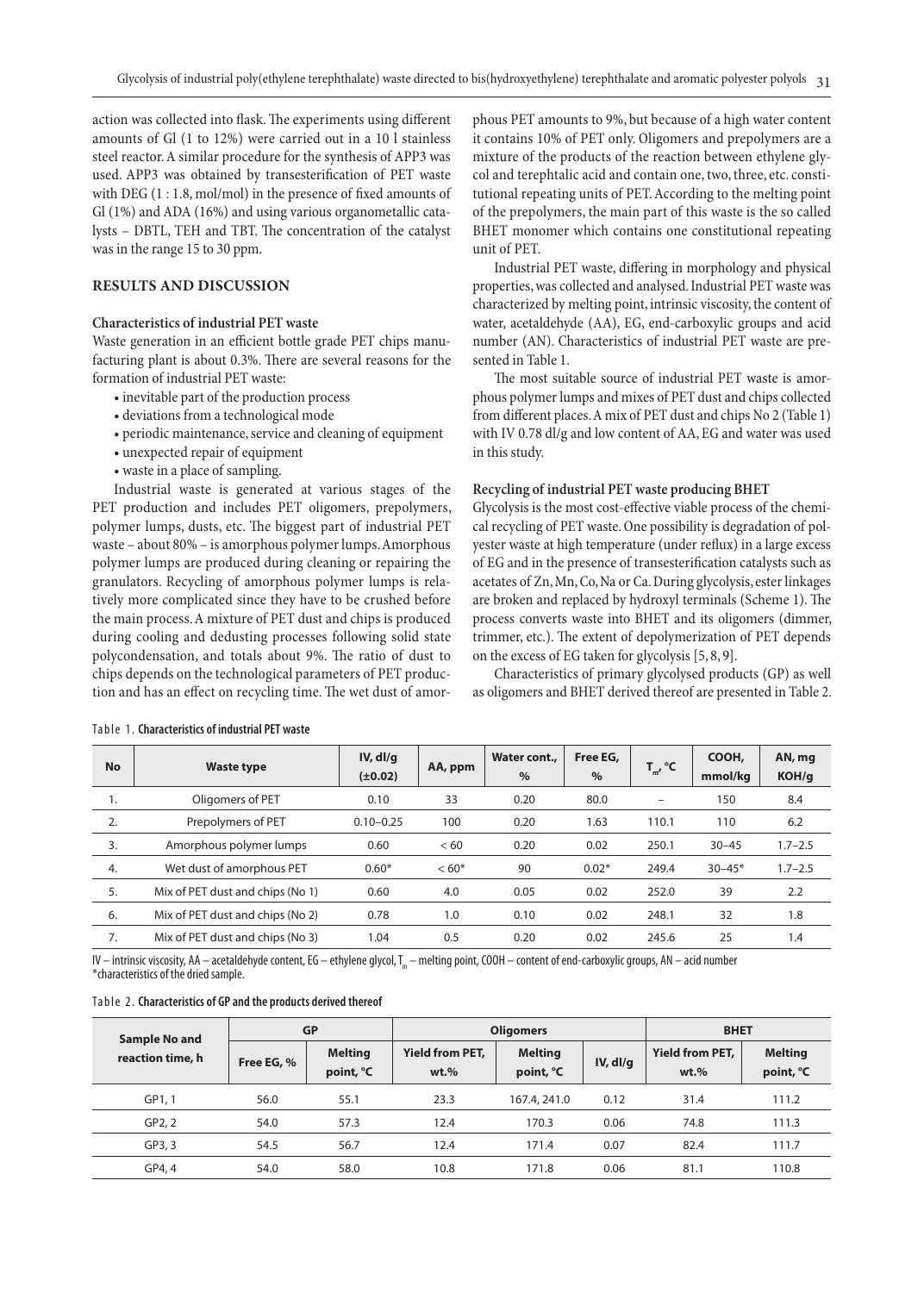During the first hour of the process, EG content decreased from 75% to 56%, while the viscosity decreased from 0.78 to 0.12 dl/g. These parameters underwent certain changes during the second period and remained unchanged later. Oligomer content was relatively high after 1 h of glycolysis, decreased considerably during the second period and later remained almost unchanged. Analysis of GP characteristics evidenced that the glycolysis was almost complete within 3 h of the process, the yield of BHET being 81–82%. Thus, the glycolysed products contained mainly BHET.

The melting point of GPs was increasing slightly from 55° to 58 °C during the process. Separation of BHET from GP during crystallization from the hot aqueous solution was found to be relatively simple and complete. DSC analysis helped well in identification of separated BHET and oligomers. Oligomers separated after 1 h of the process had two melting peaks – at 167.4 °C and 241.0 °C. The temperature of the second peak (241.0 °C) was not much lower than the PET melting temperature, suggesting an incomplete depolymerization of the initial PET. After 2 h of glycolysis, the second peak in the DSC curve disappeared, confirming a distinct progress of the process. BHET melted at around 111 °C, whereas the mixture of oligomers melted at around 170 °C. According to the published data [2, 10, 11], pure BHET melts at 109–110 °C, and the dimer of BHET melts in the temperature range 170–174 °C. Thus, one could suppose that the main part of oligomers is just dimers BHET.

High purity BHET was obtained by recycling industrial PET waste. BHET produced in this way may be used alone or together with other monomers for the production of PET or aromatic copolyesters. BHET obtained from industrial PET waste can be used for various products, including food packing, which, in contrast to GP, is obtained from post-consumed PET not suitable because of impurities and contamination [12].

#### **Synthesis of aromatic polyester polyols**

#### a) *Effect of glycerol and adipic acid on APP properties*

Transesterification of PET waste with DEG and other glycols or their mixtures results in low viscosity and low functionality aromatic polyester polyols (Scheme 1). Due to its low cost the preferred glycol for transesterification is DEG. However, the process of PET glycolysis with DEG has several disadvantages: the reaction products – polyester polyols – are viscous liquids with

a tendency to solidification when stored at room temperature, the reproducibility of the characteristics of the resulting polyester polyols is insufficient, and the products of transesterification are not compatible with blowing agents. These problems can be partly solved by adding flexible aliphatic acids such as adipic, sebacic or glutaric, which take part in polycondensation with diols present in the reaction system [6, 7]. Polyester polyols containing segments of adipic acid (ADA) are used in applications where flexibility is essential, e. g., in flexible foams and elastomers [13].

In order to obtain amorphous and more viscous APP, the effect of Gl and ADA additives to transesterification formulations on the properties of APP was evaluated in this study. The possible structure of slightly branched APP containing segments of ADA and Gl is shown in Scheme 2.

The synthesis of APP from industrial PET waste and DEG resulted in transesterification products which, when cooled down, appeared as viscous transparent oils. The polyester polyol, which was synthesized from PET and DEG without any additive, after 28 days of storage at room temperature turned into a white crystalline paste. The melting point of this APP was 41.3 °C. In order to decrease the crystallinity of the polyester polyols, different amounts of Gl and a fixed amount of ADA were added to the reaction mixture. Two series of APP were synthesized. The series APP1 was prepared by the use of 6.5% of ADA and up to 7.5% of Gl, while the series APP2 was synthesized using 2–12% of Gl without ADA. Glysolyses using the new recipes resulted in APPs which even after a long storage had no melting point. The absence of melting as well as the different visual appearance suggested that APP1 from the recipes containing ADA and Gl were more stable against crystallization than APP2, and the stability increased with increasing glycerol content (Fig. 1). A viscosity of the transesterification products increased with increasing glycerol concentration which suggested noticeable increase in molecular weight and slight branching of APP.

#### b) *Effect of amount and type of catalyst on APP properties*

Despite the evident effect, catalysts in transesterification of PET waste are used reluctantly since they cannot be removed from the products and can exert an undesirable effect on the production of polyurethane (PU). Usually, inorganic substances present even in small quantities favour or retard PU formation. It is known that the synthesis of polyester polyols can be done



**Scheme 2.** Fragment of the structure of slightly branched APP containing segments of ADA and Gl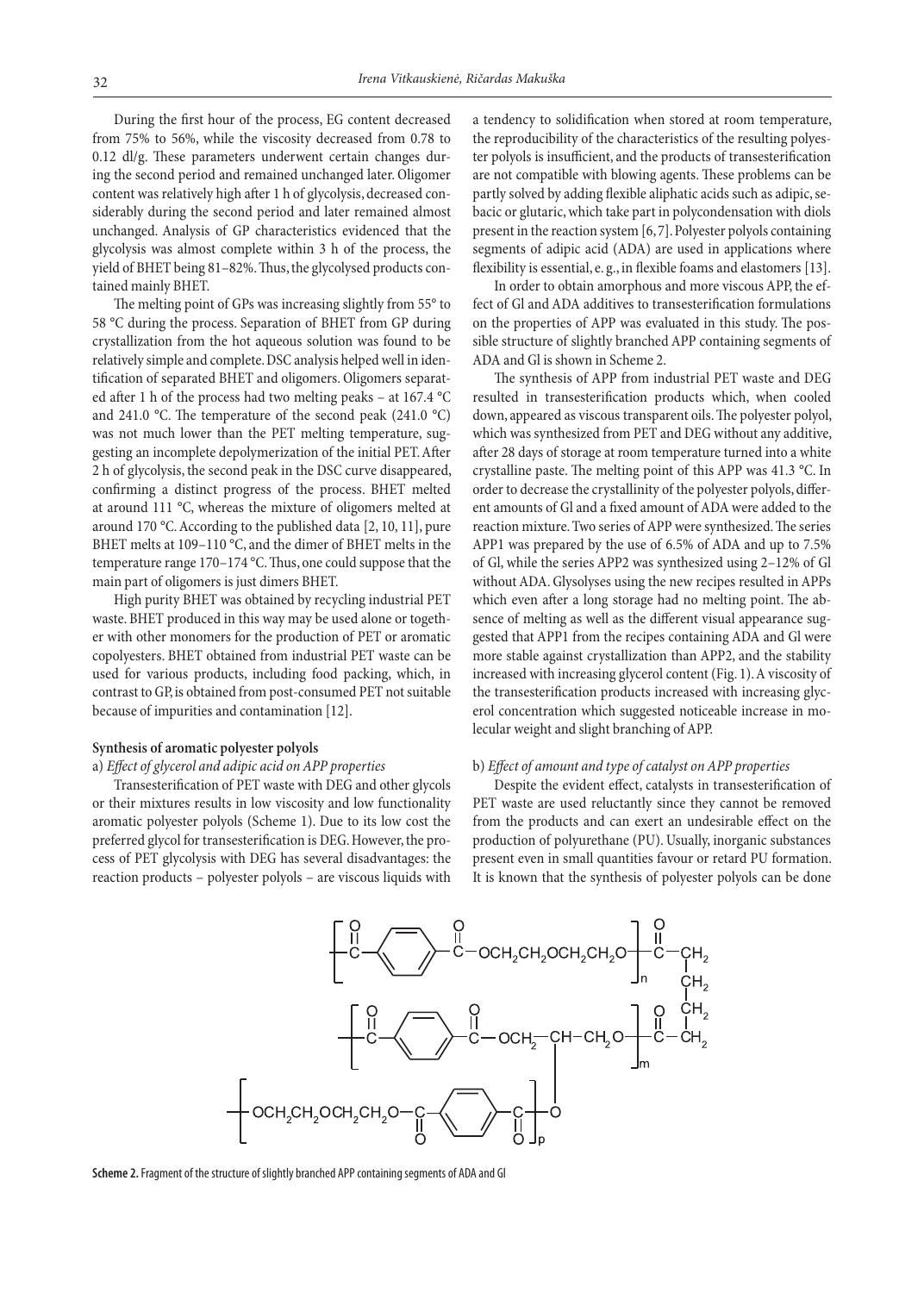

**Fig. 1.** Effect of glycerol concentration on stability against crystallization (1, 2) and viscosity (3, 4) of APP. APP1 (1, 3) was prepared using 6.5% ADA and APP2 (2, 4) without ADA

without an external catalyst since this reaction is self-catalyzed by carboxyl groups of precursors. Nevertheless, the best results (short reaction time, low acidity of final products) are obtained in the presence of specific catalysts, such as tin compounds (tin 2-ethylhexanoate, dibutyltin dilaurate), titanium (tetrabutyltitanate), antimony or lead compounds, p-toluene sulfonic acid. Acidity is an important characteristic of polyols. It was found studying the polyester polyol with a very low acidity that the resistance against hydrolysis of the resulting polyurethane was very high. Organometallic catalysts proved to be especially effective since they promoted the reaction between isocyanate and hydroxyl groups [7, 13].

APP3 were obtained by transesterification of PET waste with DEG in the presence of fixed amounts of Gl (1%) and ADA (16%) and using different amounts and types of organometallic catalyst. APP3 with the hydroxyl values 250 to 260 mg KOH/g and low acid values (about 0.4 mg KOH/g) were synthesized. The viscosity of APP3 was in the range 6000 to 6500 mPa · s and slightly depended on the type of the catalyst used (Fig. 2a).

Nevertheless, all catalysts promoted transesterification of PET waste; APP3 synthesized in the presence of DBTL were the most stable against crystallization. An excess of the catalyst was not suitable because it promoted formation of the products with a lower stability against crystallization (Fig. 2b). The origin of the effect of catalysts on the stability of APP against crystallization was not evidenced, but possibly it was determined by differences in the interaction of the residual catalyst with the functional groups of the polyols.

# **Conclusions**

The products of recycling of industrial PET waste obtained by glycolysis with EG contained mainly bis(hydroxyethyl) terephthalate (BHET). High quality BHET obtained from industrial PET waste can be used without further purification to produce PET suitable for food applications.

Glycolysis of PET waste with DEG yielded aromatic polyester polyols (APP) with the hydroxyl number in the range 290 to



**Fig. 2.** The effect of catalyst on viscosity (a) and stability against crystallization (b) of APP3 obtained by transesterification of PET waste with DEG in the presence of 1% Gl and 16% ADA